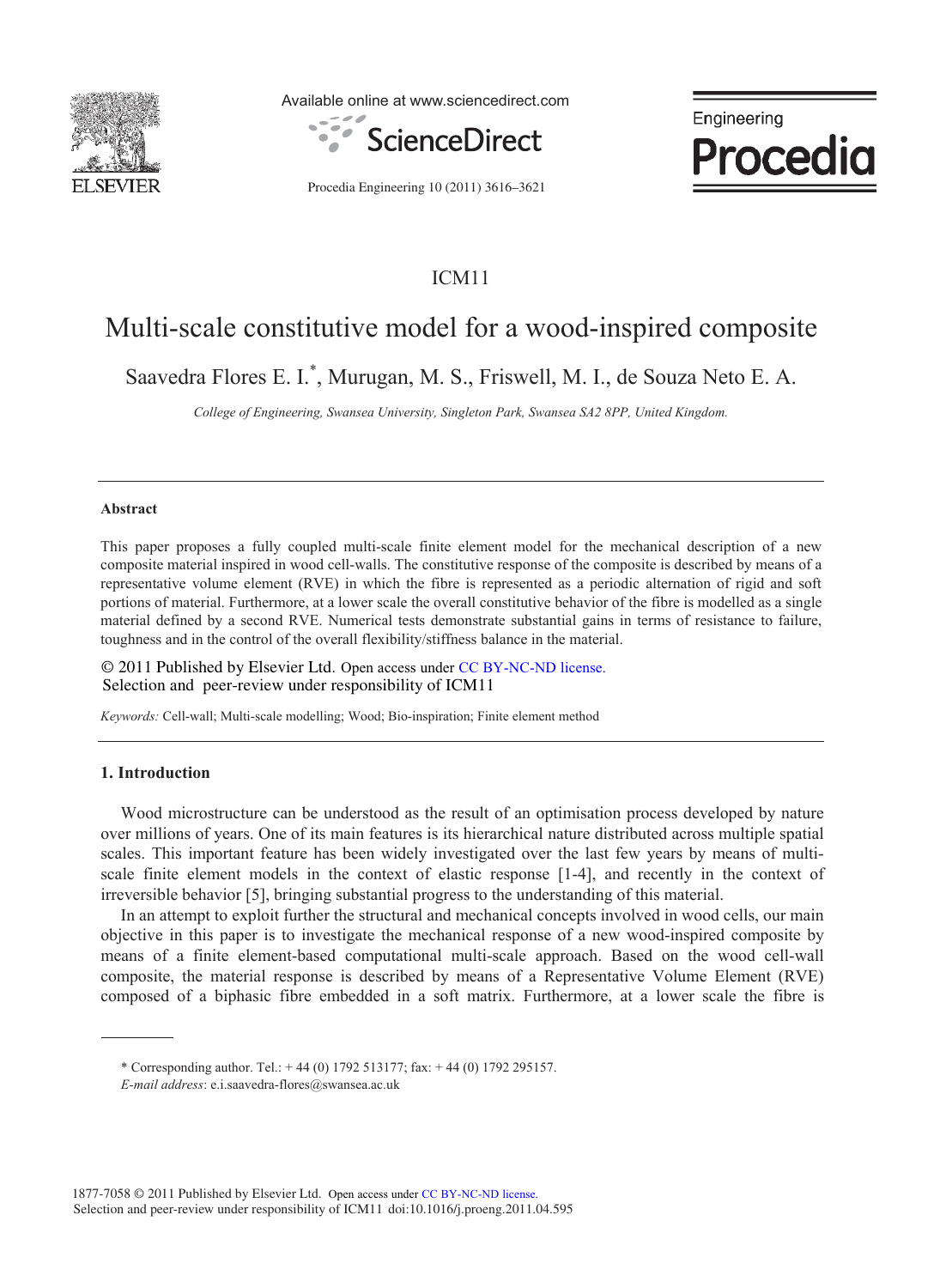represented as a periodic alternation of rigid and soft portions, whose overall constitutive behaviour is modelled as a single material defined at each Gauss-point by means of a second RVE. This bio-inspired strategy is suggested by the strong influence of the proportion of volume fractions of crystalline and amorphous celluloses on the overall mechanical behaviour of wood cells.

It is important to emphasise that the same periodic multi-scale framework has been adopted originally in [5] to investigate the wood cell-wall mechanics. In this paper however, we adopt this framework to study this new composite material.

The paper is organised as follows. Section 2 presents a brief review of wood cell-wall mechanics. The finite element-based multi-scale model of a wood-inspired composite and some numerical results are presented in Section 3. Finally, Section 4 summarises the main conclusions.

## **2. Wood cell-wall mechanics**

The walls of wood cells contain three major chemical constituents: cellulose, hemicellulose and lignin. These constituents form a spatial arrangement called *microfibril* which can be represented as a periodic unit building block of rectangular cross-section with infinite length (see Figure 1(a)).

Cellulose, hemicellulose and lignin constitute approximately 30%, 30-35% and 35-40%, respectively, of the total volume of wood substance. The cellulose is a long polymer composed of glucose units which is organised into periodic crystalline and amorphous regions along its length and called crystallineamorphous cellulose core as shown in Figure 1(b). This periodic arrangement is further covered with an outer surface made up of amorphous cellulose [6]. The (volumetric) degree of crystallinity is defined as the ratio between the volume of crystalline cellulose and the total volume of cellulose. Hemicellulose is a polymer with little strength built up of sugar units. Its structure is partially random with mechanical properties highly sensitive to moisture changes. Lignin is an amorphous polymer whose purpose is to cement the individual cells together and to provide shear strength. It is the most hydrophobic component in the cell-wall, with relatively stable mechanical properties under moisture changes. The specific orientation of *microfibrils* with respect to the longitudinal cell axis is called the *microfibril angle* (MFA) and is one of the most important parameters controlling the balance between stiffness and flexibility in trees.



Fig. 1. (a) Representation of *microfibril* and basic constituents; (b) Representation of cellulose with its crystalline and amorphous fractions.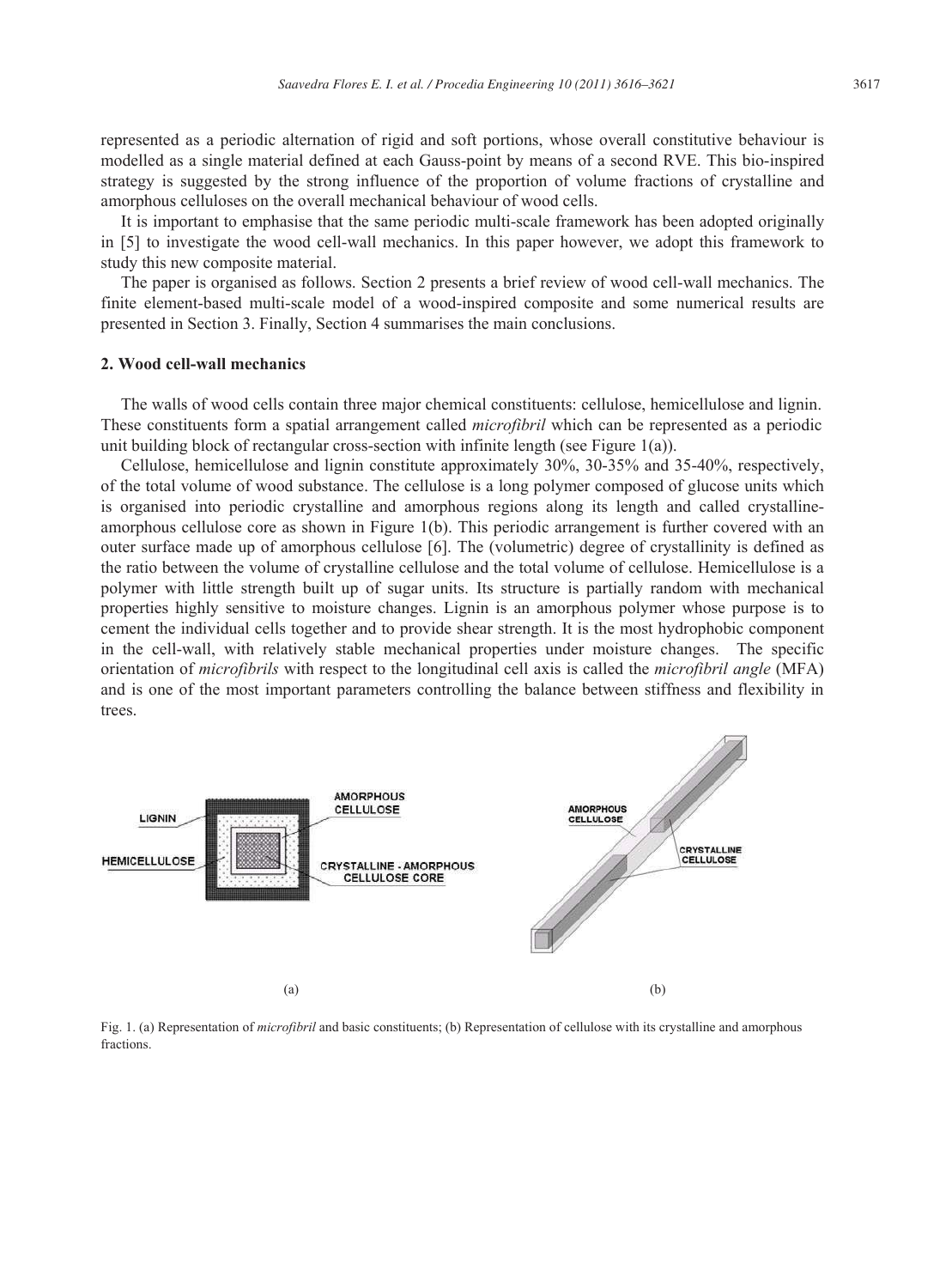#### **3. Multi-scale finite element model for a new wood-inspired composite**

In this section we explore the design of a prototype wood-inspired composite when some of the structural and mechanical concepts involved in wood cells are exploited further. Based on the characteristics present in wood cell-walls, we suggest a bio-inspired strategy to increase the resistance to failure, toughness and to control the balance between stiffness and flexibility in a new composite.

In order to endow this composite with similar mechanisms of deformation found in the wood cell, we establish a one-to-one correspondence between each of the constituents present in wood and those existing in the new composite, and therefore the role performed by each of the cell-wall constituents is replicated in the new wood-inspired material. Thus, the reinforcing fibre of the new composite is assumed to be made up of two phases. The first phase is considered to be a very rigid elastic material (in the wood cellwall composite, the stiff crystalline cellulose fibre), called here *RF* (*R*igid portion of the *F*ibre). The second phase of the fibre is assumed to have a softer elasto-plastic response (the softer amorphous cellulose fraction in wood cell-wall), called *SF* (*S*ofter fraction of the *F*ibre). Furthermore, the matrix is assumed to be formed by two phases, a very soft portion (in wood, the hemicellulose) called *SM* (*S*ofter phase in the *M*atrix) and a relatively more rigid fraction (lignin in the cell-wall), called here *RM* (more *R*igid fraction in the *M*atrix). Refer to Figure 2 for further details.



Fig. 2. Schematic representation of the wood-inspired composite and its constituents.

In order to mimic wood, we design this prototype with the same features found in wood. That is to say, we keep the same volume fractions of basic constituents. This means that we adopt a 30% volume fraction for the whole fibre, including *RF* and *SF*; and 32.5 and 37.5% for the two phases in the matrix, *SM* and *RM*, respectively. Similarly, we choose 52% for the percentage of volume of *RF* with respect to the entire volume of fibre (degree of crystallinity in the cellulose).

In this study, we adopt Alumina as the rigid elastic fraction of fibre, *RF*. Its mechanical properties are obtained from [7] and correspond to an isotropic material with Young's modulus *E*=379 GPa and Poisson's ratio  $v=0.25$ . Its tensile failure strain is 0.4%. To keep the same ratio present in the wood cellwall composite, between the Young's modulus of the crystalline cellulose,  $E=134$  GPa, and its amorphous counterpart, *E*=10.42 GPa, we proceed to define the Young's modulus of the softer fraction of fibre *SF* with a value  $E=29.4715$  GPa, resulting in the same ratio  $379/29.4715=134/10.42 = 12.86$ . In order to endow this new composite with similar mechanisms of deformation found in the wood cell, we adopt the value of Poisson's ratio  $v=0.23$  and failure strain  $\varepsilon=0.03838$  (onset of plastic yielding) of the amorphous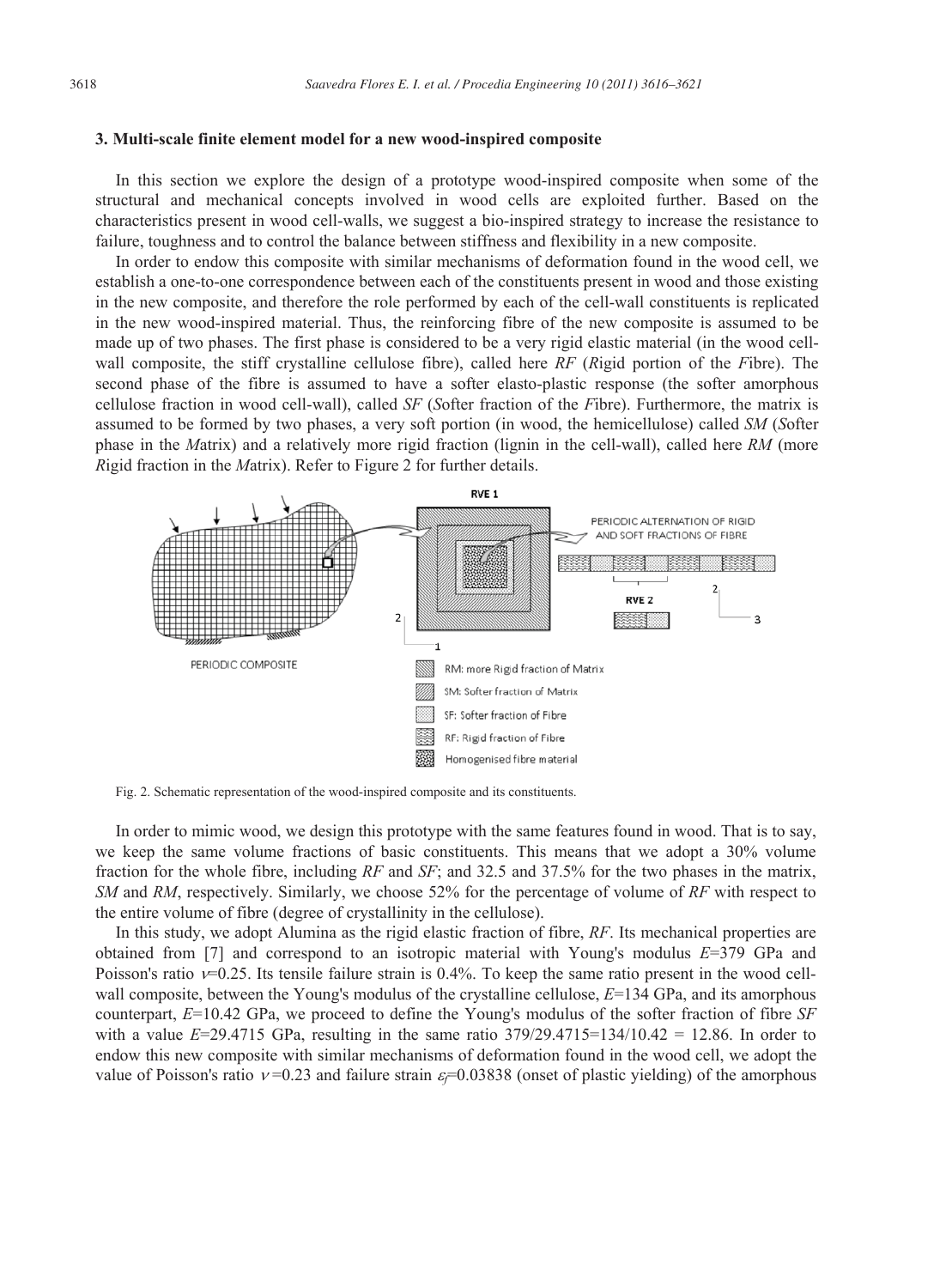cellulose fraction for the softer fraction of fibre *SF* in the new composite. With the above Young's modulus *E*=29.4715 GPa and failure strain  $\varepsilon_f$ =0.03838, we calculate a yield stress  $\sigma_y$ =1.131 GPa for *SF*.

For the definition of the mechanical properties of the matrix with its two phases, *SM* and *RM*, we follow the same considerations explained above. In addition, we adopt the same viscosity-related properties found in the hemicellulose and lignin for the softer and more rigid phases in the matrix, *SM* and *RM*, respectively (we refer to [5] for further details about the mechanical properties of the wood constituents). The resulting material constants for *SM* and *RM* along with those determined for *RF* and *SF* are summarised in Table 1.

Table 1. Summary of the mechanical properties adopted in the constituents of the present wood-inspired composite. The units for the Young's modulus *E* and yield stress  $\sigma_y$  are GPa. The units for the viscosity-related parameters  $\eta_p$  and  $\eta_m$  are GPa·s. Mechanical properties of Alumina are obtained from [7].

| Constituents                                             | E       |      | ηp   | $\eta_{\rm m}$ | $\sigma_{v}$ |
|----------------------------------------------------------|---------|------|------|----------------|--------------|
| $RF$ (Alumina -- Rigid fraction of Fibre)                | 379     | 0.25 | -    |                | ۰            |
| <i>SF</i> ( <i>Softer fraction of Fibre</i> )            | 29.4715 | 0.23 | -    | ۰              | 1.131        |
| <i>SM</i> ( <i>Softer fraction in Matrix</i> )           | 0.1131  | 0.2  | 8.5  | 3.1            | 5.37e-2      |
| <i>RM</i> (more <i>Rigid</i> fraction in <i>Matrix</i> ) | 4.4122  | 0.3  | 20.0 | 6.5            | 5.37e-2      |

The mechanical response of the composite is defined by a single material whose constitutive description is obtained by the computational homogenisation of the RVE 1 (*microfibril* scale), shown in Figure 2. Furthermore, at a lower scale the fibre is represented as a periodic alternation of rigid and soft portions, whose overall constitutive behaviour is modelled as a single material defined at each Gausspoint by means of the RVE 2 (refer to Figure 2).

We remark that the same multi-scale framework has been adopted in [5] to investigate the dissipative behavior of wood cell-walls. However, in this paper we adopt this framework to study this new composite material. Therefore, the finite element meshes for RVE 1 and 2 are obtained from [5].

The end strain state to be prescribed incrementally on the corresponding RVE 1 is calculated under the same assumptions made in [5, 8]. If the initial orientation of the fibre with respect to the *y*-direction (stretching axis) is 45<sup>o</sup>, then the in-plane Poisson's ratio can be estimated [5] as  $v=[cot(45^{\circ})]^{2}=1$ . Therefore, if the strain component applied in *y*-direction is 0.20, then the final strain state can be expressed as  $\boldsymbol{\varepsilon} = \{-0.2, 0.2, 0, 0, 0\}^T$ , in standard engineering strain array format.

In order to investigate the material response, we explore the influence of the volume fraction  $(V_f)$  of the constituent *RF* (with respect to the total volume of fibre) on the overall mechanical response of the new material. We compare the material response predicted for four different fractions: 0.45, 0.50, 0.55 and 0.60. Furthermore, we analyse the traditional condition in which the fibre is considered to be made of one single elastic material (in other words,  $V_f$ =1.0). The adopted strain rate is 1.25e-3 s<sup>-1</sup>.

Figure 3 shows the stress-strain curves for the different volume fractions  $V_f$  considered. In the corresponding graph, we see that for volume fractions  $V_f$  between 0.45 and 0.60 the mechanical response is virtually independent of  $V_f$  for strains under 4-5%. From the numerical results, it can be concluded that up to this level of strain, the whole fibre remains almost inextensible. After 8-9% of strain, however, the dependence of the response on the volume fraction  $V_f$  varies. When these curves ( $V_f$ =0.45, 0.50, 0.55 and 0.60) are compared to the condition  $V_f$ =1, the response becomes practically independent of  $V_f$  only for strains under 1.25%.

The small influence of  $V_f$  on the overall mechanical response at lower strain levels is attributed to the large angle (near 45°) between the fibre and the stretching axis at this stage. Here, only a small portion of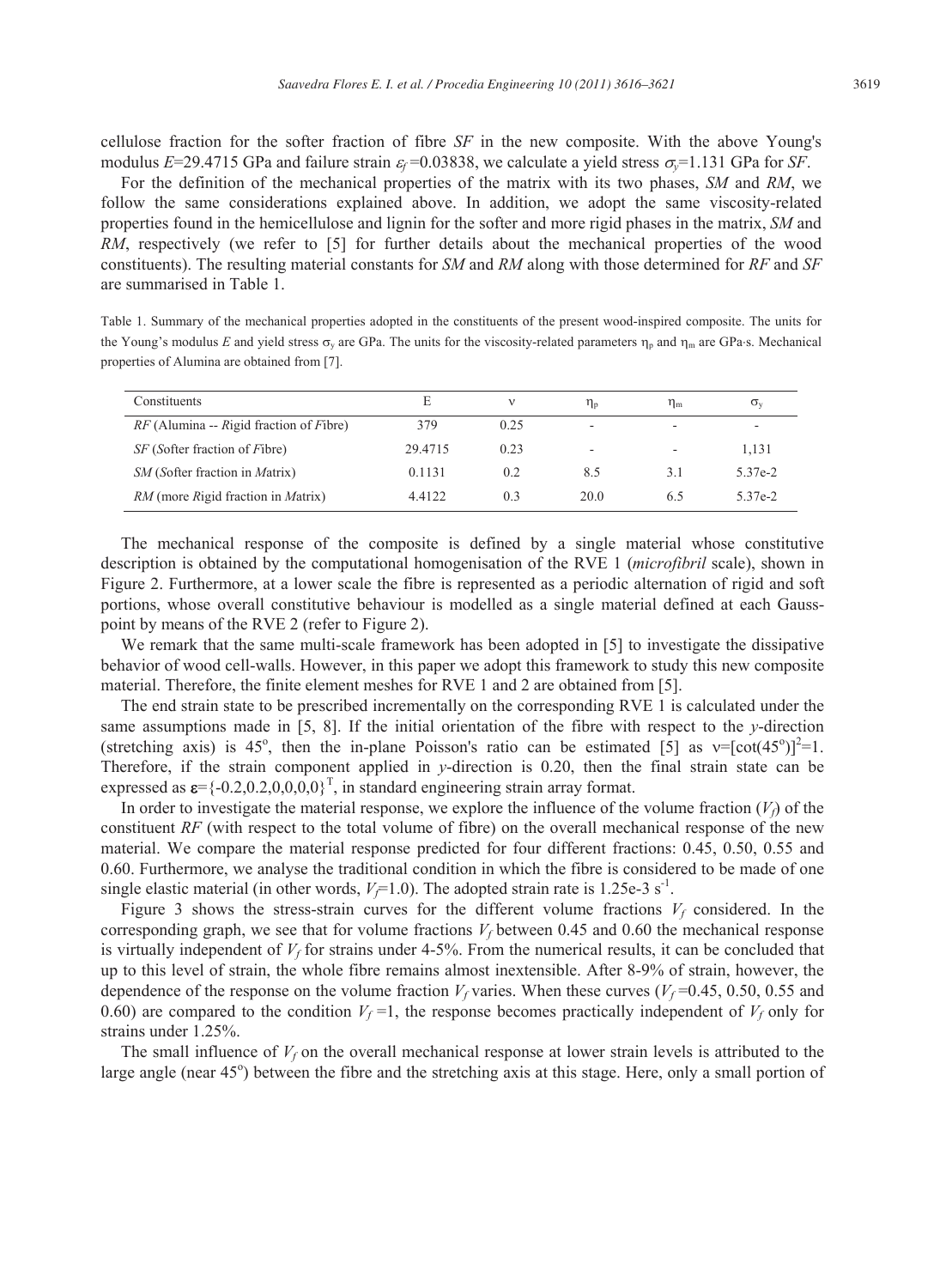the axial load is carried by the fibre. In addition, the main mechanism of deformation in the composite is shear, localised in the matrix, due to the relative displacements among fibres undergoing rigid body rotation and alignment in the stretching direction. Therefore, any increase of the stiffness in the fibre due to a rise in the volume fraction of the stiff portion *RF* will not affect significantly the overall mechanical response of the composite under low strain levels since the fibre will experience predominantly changes in its orientation rather than straining along its own axis. If the straining process continues, the angle between the fibre and the stretching axis will reduce considerably and the fibres will begin to take larger portions of axial loads and the corresponding alignment will result in fibre reorientation-induced stiffening, as shown in Figure 3. Consequently, for only moderate to large strains the choice of different volume fractions  $V_f$  in the fibre will lead to different levels of stiffness in the material. On the contrary, for smaller strains (possible during service conditions) the amount of rigid fraction in the fibre will have virtually no influence on the overall response of the material.



Fig. 3. Stress-strain diagrams in the wood-inspired composite, obtained from the RVE with different volume fractions  $V_f$  (volume of *RF* with respect to the whole volume of fibre).

Importantly, the curve shown in Figure 3 for  $V_f$ =1 has been truncated for a maximum strain of the (single material) fibre equal to 0.4% (the failure strain of Alumina [7]). Similarly, the remaining four curves for  $V_f$  between 0.45 and 0.60 have been truncated at failure. However, the mechanism of failure in this case is represented by the onset of plastic strain in the softer fraction of the fibre (*SF*) rather than failure in the rigid portion *RF*. This redistribution of the failure from the rigid constituent of the fibre to its softer counterpart allows the composite to increase substantially the strain to failure, from almost 9% (for the classical solution  $V_f$  =1) to 20% strain ( $V_f$  =0.45), without showing significant reduction in the maximum stress (just a drop from 0.285 to 0.25 GPa).

In addition, a quick examination of this graph shows that the area under the curve for the particular case of  $V_f$ =0.45 almost duplicates the area under the curve corresponding to  $V_f$ =1, indicating an increase in the toughness of the material when almost half of the original (single material) elastic fibre is replaced with a softer fraction.

It is important to note that in [8] it was shown how wood tissue and individual cells are able to undergo large deformations without apparent damage in the hemicellulose-lignin matrix. This process is